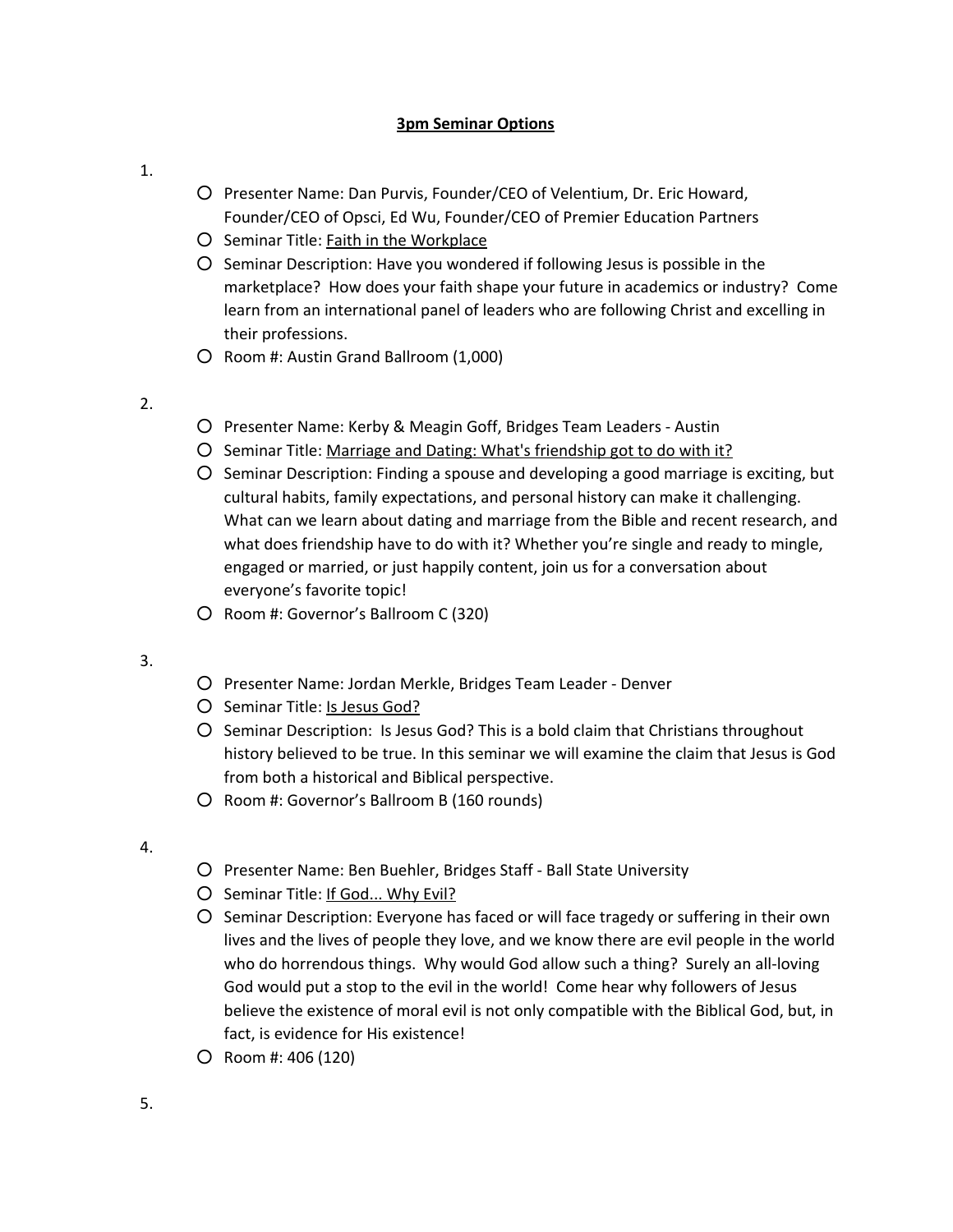- Presenter Name: Jane Fox, Approved Mediator, State of Kansas
- Seminar Title: Problems with People? Learning Biblical Principles for Solving Conflicts & Restoring Peace
- Seminar Description: Family, roommates, and friends are some of the best things in life, however there will be times when we have problems with each other and need to work through them. The Bible has some helpful insight and wisdom about what to do. Come learn what creates conflict between people, practice helpful communication skills, and role play different ways to solve a simple conflict.
- Room #: 410 (100)

6.

- Presenter Name: Kevin Niemann, M.A., Covenant Theological Seminary
- Seminar Title: Understanding the three great branches of Christianity -- Catholic, Orthodox and Protestant
- Seminar Description: Does the vast array of Christians groups mystify you? Do the differences between Catholics, Baptists, Pentecostals and Anglicans bewilder you? Come and gain insight into the beliefs that all Christians share in common and discover areas in which they differ.
- Room #: 412 (100)

7.

- Presenter Name: Agnes Wang, M.A., Reformed Theological Seminary
- Seminar Title: Family Relationships: Developing Healthy Habits with Parents 家庭关系:发展与家人相处时的良好习惯
- Seminar Description: Family is very important to Chinese people. We know our parents love us, and we love them too! But, there are times we feel hurt and disappointed by our family – whether or not they intend. Understand your family dynamic and relationship patterns. Learn how to honor and enjoy your family relationships in a healthy way.

中国人有很强的家庭观念。我们知道父母爱我们, 我们也很爱父母!但是我们也有 被家人伤害,对家人失望的时候—无论有意无意。了解你的家庭动态和关系模式。 学习如何在一种健康的家庭关系下尊敬父母并享受我们与父母的关系。

○ Room #: 408 (90)

# **4pm Seminars Options**

- 8.
- Presenter Name: Tom C. Harrison, Region Human Resources Manager Europe, Exxon Mobil Corporation
- Seminar Title: Exploring a Mystery....What do Companies look for in new employees?
- Seminar Description: Have you wondered what a business will look for when hiring new employees? How do you present yourself to the best advantage? Let's pull back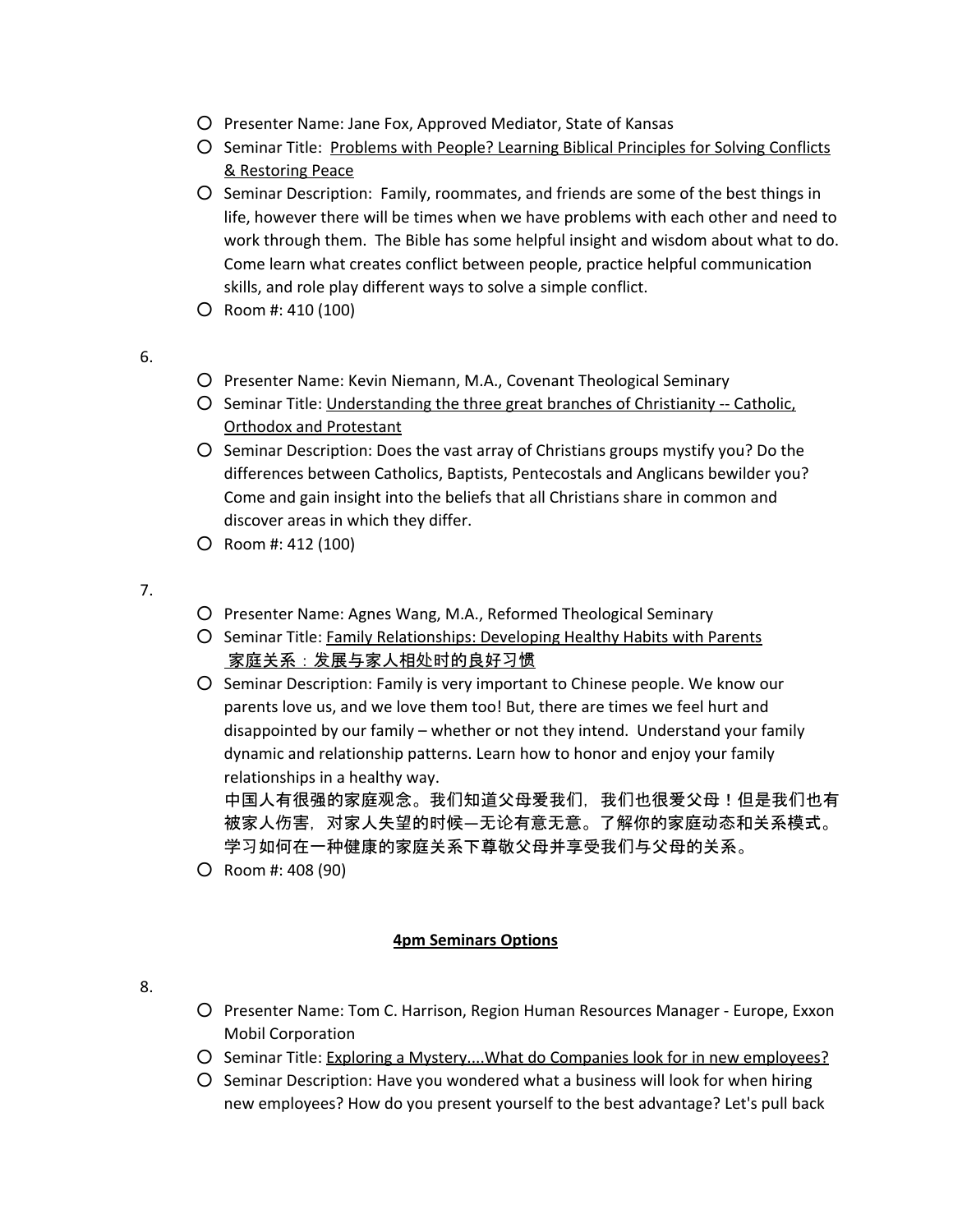the curtain and discuss the answers to these and other questions about the process of finding a job and getting a position offer!

- Room #: Austin Grand Ballroom (1,000)
- 9.
- Presenter Name: Dr. Robert J. Marks II, Distinguished Professor, Baylor University Electrical & Computer Engineering
- Seminar Title: Science, Faith & Belief in God? Can you have both? Do they work together in the modern world?
- Seminar Description: The modern university teaches students that science in many ways excludes or eliminates religious belief. Come hear a world-renowned scientist speak about some of the issues of science and belief in God. Many well known scientists in history had a strong belief in God and for good reasons. Dr. Marks' seminar will address this and how science and faith really can work together.
- Room #: Governor's Ballroom C (320)

## 10.

- Presenter Name: Chris Sneller, Ph.D., King's College London
- Seminar Title: Sexual Wholeness: The Bible's View of Sexual Identity in a Broken World
- Seminar Description: What does the Bible say about sexual identity and sexual orientation? Our experiences and impulses raise many questions about our sexual identity and that of our friends. We will explore the Biblical and Christian response to questions of sexual wholeness, homosexuality and how they relate to our identity as human beings.
- Room #: Governor's Ballroom B (160 rounds)
- 11.
- Presenter Name: Paula Wendling, CPA, Managing Member of Flieller, Kruger, Skelton & Plyler, PLLC
- O Seminar Title: 'Some leaders are born women' A conversation on women in leadership
- Seminar Description: Sixty percent of the world's university graduates are women, and women lead at all levels, up to the highest. The chancellor of Germany, the head of the IMF, and the CEO's of IBM and Lockheed Martin are all women. Still, there have been unique challenges and persistent obstacles to women as they pursue opportunities in business, education, and the social sector. Join us to hear one woman's story about the challenges she's faced and the lessons she's learned in the process.
- Room #: 406 (120)
- 12.
- Presenter Name: Lizzy Ganssle, Bridges & IJM Staff Boston
- Seminar Title: God's Plan for Justice